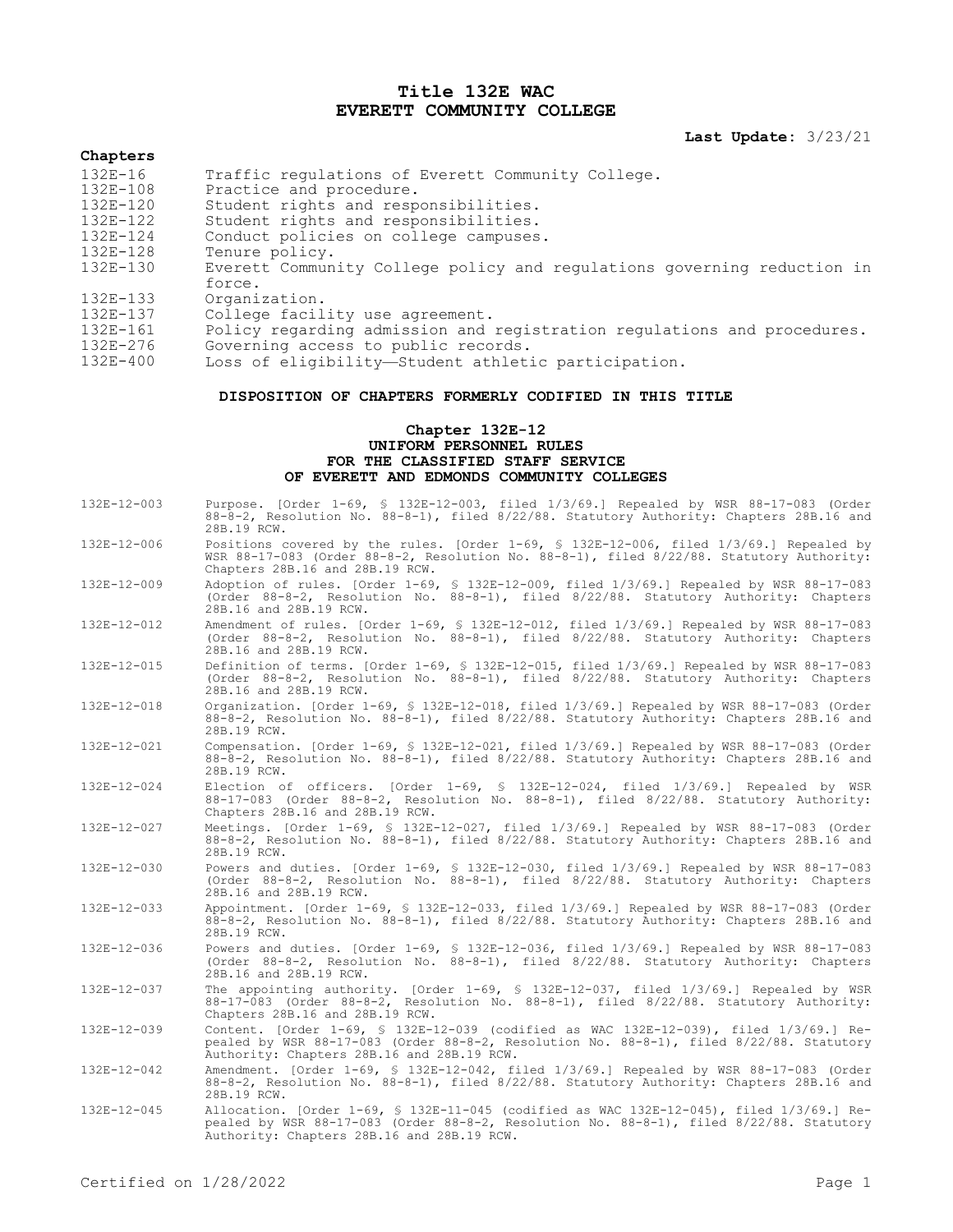Chapters 28B.16 and 28B.19 RCW. 132E-12-051 Use in allocation. [Order 1-69, § 132E-12-051, filed 1/3/69.] Repealed by WSR 88-17-083 (Order 88-8-2, Resolution No. 88-8-1), filed 8/22/88. Statutory Authority: Chapters 28B.16 and 28B.19 RCW. 132E-12-054 Use in examination. [Order 1-69, § 132E-12-054, filed 1/3/69.] Repealed by WSR 88-17-083 (Order 88-8-2, Resolution No. 88-8-1), filed 8/22/88. Statutory Authority: Chapters 28B.16 and 28B.19 RCW. 132E-12-057 Statements of general qualifications. [Order 1-69, § 132E-12-057, filed 1/3/69.] Repealed by WSR 88-17-083 (Order 88-8-2, Resolution No. 88-8-1), filed 8/22/88. Statutory Authority: Chapters 28B.16 and 28B.19 RCW. 132E-12-060 Authority. [Order 1-69, § 132E-12-060, filed 1/3/69.] Repealed by WSR 88-17-083 (Order 88-8-2, Resolution No. 88-8-1), filed 8/22/88. Statutory Authority: Chapters 28B.16 and 28B.19 RCW. 132E-12-063 Use of class titles. [Order 1-69, § 132E-12-063, filed 1/3/69.] Repealed by WSR 88-17-083 (Order 88-8-2, Resolution No. 88-8-1), filed 8/22/88. Statutory Authority: Chapters 28B.16 and 28B.19 RCW. 132E-12-066 General policies. [Order 1-69, § 132E-12-066, filed 1/3/69.] Repealed by WSR 88-17-083 (Order 88-8-2, Resolution No. 88-8-1), filed 8/22/88. Statutory Authority: Chapters 28B.16 and 28B.19 RCW. 132E-12-069 Content. [Order 1-69, § 132E-069 (codified as WAC 132E-12-069), filed 1/3/69.] Repealed by WSR 88-17-083 (Order 88-8-2, Resolution No. 88-8-1), filed 8/22/88. Statutory Authority: Chapters 28B.16 and 28B.19 RCW. 132E-12-072 Amendment. [Order 1-69, § 132E-12-072, filed 1/3/69.] Repealed by WSR 88-17-083 (Order 88-8-2, Resolution No. 88-8-1), filed 8/22/88. Statutory Authority: Chapters 28B.16 and 28B.19 RCW. 132E-12-075 Payroll certification. [Order 1-69, § 132E-12-075, filed 1/3/69.] Repealed by WSR 88-17-083 (Order 88-8-2, Resolution No. 88-8-1), filed 8/22/88. Statutory Authority: Chapters 28B.16 and 28B.19 RCW. 132E-12-078 Hours of work. [Order 1-69, § 132E-12-078, filed 1/3/69.] Repealed by WSR 88-17-083 (Order 88-8-2, Resolution No. 88-8-1), filed 8/22/88. Statutory Authority: Chapters 28B.16 and 28B.19 RCW. 132E-12-084 Rest periods. [Order 1-69, § 132E-12-084, filed 1/3/69.] Repealed by WSR 88-17-083 (Order 88-8-2, Resolution No. 88-8-1), filed 8/22/88. Statutory Authority: Chapters 28B.16 and 28B.19 RCW. 132E-12-087 Holidays. [Order 1-69, § 132E-12-087, filed 1/3/69.] Repealed by WSR 88-17-083 (Order 88-8-2, Resolution No. 88-8-1), filed 8/22/88. Statutory Authority: Chapters 28B.16 and 28B.19 RCW. 132E-12-096 Annual leave. [Order 1-69, § 132E-12-096, filed 1/3/69.] Repealed by WSR 88-17-083 (Order 88-8-2, Resolution No. 88-8-1), filed 8/22/88. Statutory Authority: Chapters 28B.16 and 28B.19 RCW. 132E-12-120 Sick leave. [Order 1-69, § 132E-12-120, filed 1/3/69.] Repealed by WSR 88-17-083 (Order 88-8-2, Resolution No. 88-8-1), filed 8/22/88. Statutory Authority: Chapters 28B.16 and 28B.19 RCW. 132E-12-144 Military training leave with pay. [Order 1-69, § 132E-12-144, filed 1/3/69.] Repealed by WSR 88-17-083 (Order 88-8-2, Resolution No. 88-8-1), filed 8/22/88. Statutory Authority: Chapters 28B.16 and 28B.19 RCW. 132E-12-147 Military leave without pay. [Order 1-69, § 132E-12-147, filed 1/3/69.] Repealed by WSR 88-17-083 (Order 88-8-2, Resolution No. 88-8-1), filed 8/22/88. Statutory Authority: Chapters 28B.16 and 28B.19 RCW. 132E-12-150 Leave for civil duty. [Order 1-69, § 132E-12-150, filed 1/3/69.] Repealed by WSR 88-17-083 (Order 88-8-2, Resolution No. 88-8-1), filed 8/22/88. Statutory Authority: Chapters 28B.16 and 28B.19 RCW. 132E-12-153 Leave of absence without pay. [Order 1-69, § 132E-12-153, filed 1/3/69.] Repealed by WSR 88-17-083 (Order 88-8-2, Resolution No. 88-8-1), filed 8/22/88. Statutory Authority: Chapters 28B.16 and 28B.19 RCW. 132E-12-165 Absence without authorized leave. [Order 1-69, § 132E-12-165, filed 1/3/69.] Repealed by WSR 88-17-083 (Order 88-8-2, Resolution No. 88-8-1), filed 8/22/88. Statutory Authority: Chapters 28B.16 and 28B.19 RCW. 132E-12-168 Selection by examination. [Order 1-69, § 132E-12-168, filed 1/3/69.] Repealed by WSR 88-17-083 (Order 88-8-2, Resolution No. 88-8-1), filed 8/22/88. Statutory Authority: Chapters 28B.16 and 28B.19 RCW. 132E-12-171 Content of announcements. [Order 1-69, § 132E-12-171, filed 1/3/69.] Repealed by WSR 88-17-083 (Order 88-8-2, Resolution No. 88-8-1), filed 8/22/88. Statutory Authority: Chapters 28B.16 and 28B.19 RCW. 132E-12-174 Distribution of announcements. [Order 1-69, § 132E-12-174, filed 1/3/69.] Repealed by WSR 88-17-083 (Order 88-8-2, Resolution No. 88-8-1), filed 8/22/88. Statutory Authority: Chapters 28B.16 and 28B.19 RCW. 132E-12-177 Open competitive examinations. [Order 1-69, § 132E-12-177, filed 1/3/69.] Repealed by WSR 88-17-083 (Order 88-8-2, Resolution No. 88-8-1), filed 8/22/88. Statutory Authority: Chapters 28B.16 and 28B.19 RCW. 132E-12-180 Promotional examinations. [Order 1-69, § 132E-12-180, filed 1/3/69.] Repealed by WSR 88-17-083 (Order 88-8-2, Resolution No. 88-8-1), filed 8/22/88. Statutory Authority: Chapters 28B.16 and 28B.19 RCW. 132E-12-183 Forms of application. [Order 1-69, § 132E-12-183, filed 1/3/69.] Repealed by WSR 88-17-083 (Order 88-8-2, Resolution No. 88-8-1), filed 8/22/88. Statutory Authority: Chapters 28B.16 and 28B.19 RCW.

132E-12-048 Interpretation of specifications. [Order 1-69, § 132E-12-048, filed 1/3/69.] Repealed by

WSR 88-17-083 (Order 88-8-2, Resolution No. 88-8-1), filed 8/22/88. Statutory Authority: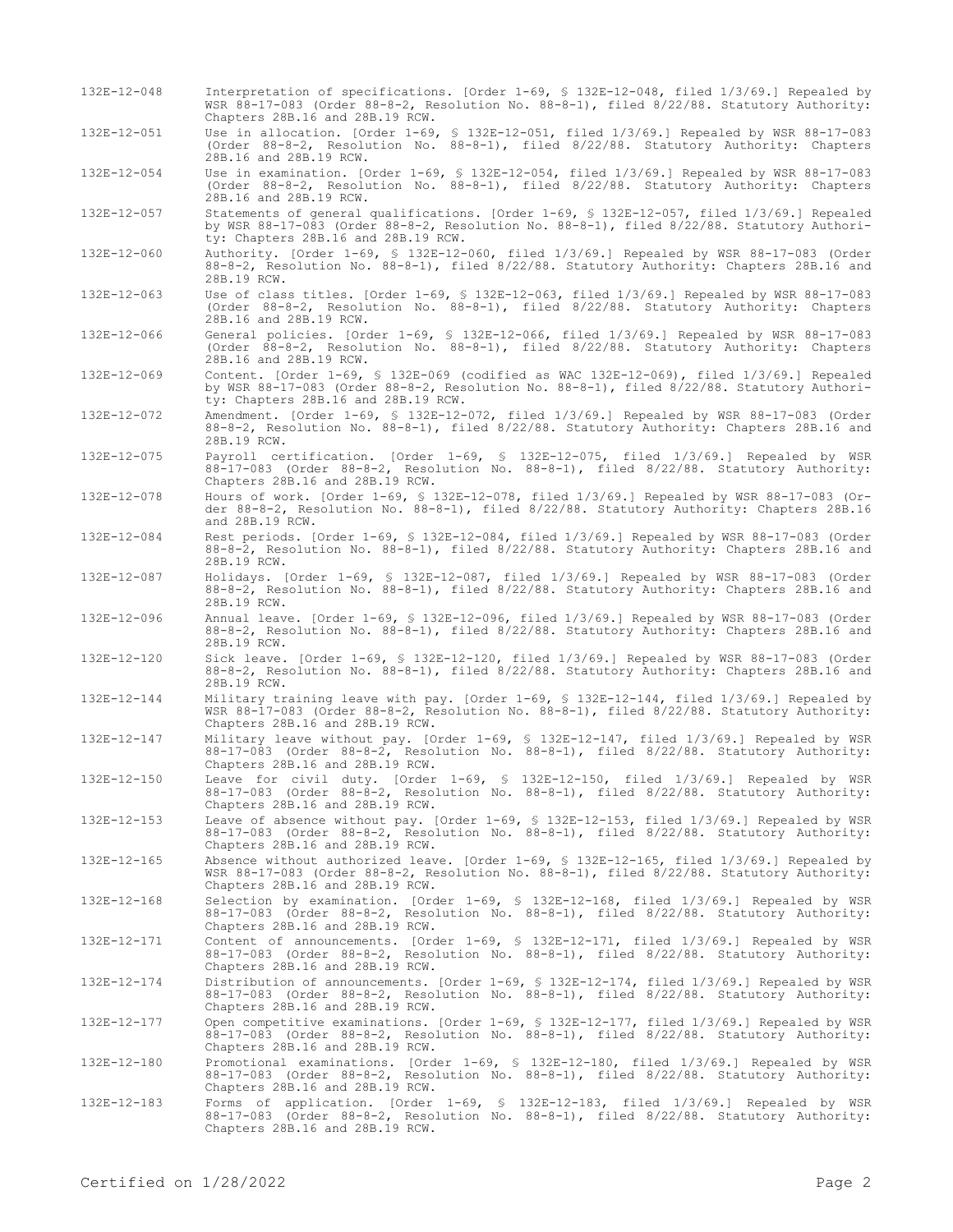132E-12-189 Admission to examination. [Order 1-69, § 132E-12-189, filed 1/3/69.] Repealed by WSR 88-17-083 (Order 88-8-2, Resolution No. 88-8-1), filed 8/22/88. Statutory Authority: Chapters 28B.16 and 28B.19 RCW. 132E-12-192 Disqualification of applicants. [Order 1-69, § 132E-12-192, filed 1/3/69.] Repealed by WSR 88-17-083 (Order 88-8-2, Resolution No. 88-8-1), filed 8/22/88. Statutory Authority: Chapters 28B.16 and 28B.19 RCW. 132E-12-195 Original examinations. [Order 1-69, § 132E-12-195, filed 1/3/69.] Repealed by WSR 88-17-083 (Order 88-8-2, Resolution No. 88-8-1), filed 8/22/88. Statutory Authority: Chapters 28B.16 and 28B.19 RCW. 132E-12-198 Promotional examinations. [Order 1-69, § 132E-12-198, filed 1/3/69.] Repealed by WSR 88-17-083 (Order 88-8-2, Resolution No. 88-8-1), filed 8/22/88. Statutory Authority: Chapters 28B.16 and 28B.19 RCW. 132E-12-201 Noncompetitive examinations. [Order 1-69, § 132E-12-201, filed 1/3/69.] Repealed by WSR 88-17-083 (Order 88-8-2, Resolution No. 88-8-1), filed 8/22/88. Statutory Authority: Chapters 28B.16 and 28B.19 RCW. 132E-12-204 Open-continuous examinations. [Order 1-69, § 132E-12-204, filed 1/3/69.] Repealed by WSR 88-17-083 (Order 88-8-2, Resolution No. 88-8-1), filed 8/22/88. Statutory Authority: Chapters 28B.16 and 28B.19 RCW. 132E-12-207 Conduct of examinations. [Order 1-69, § 132E-12-207, filed 1/3/69.] Repealed by WSR 88-17-083 (Order 88-8-2, Resolution No. 88-8-1), filed 8/22/88. Statutory Authority: Chapters 28B.16 and 28B.19 RCW. 132E-12-210 Anonymity of applicants. [Order 1-69, § 132E-12-210, filed 1/3/69.] Repealed by WSR 88-17-083 (Order 88-8-2, Resolution No. 88-8-1), filed 8/22/88. Statutory Authority: Chapters 28B.16 and 28B.19 RCW. 132E-12-212 Merit lists. [Order 1-69, § 132E-12-212, filed 1/3/69.] Repealed by WSR 88-17-083 (Order 88-8-2, Resolution No. 88-8-1), filed 8/22/88. Statutory Authority: Chapters 28B.16 and 28B.19 RCW. 132E-12-215 Layoff lists. [Order 1-69, § 132E-12-215, filed 1/3/69.] Repealed by WSR 88-17-083 (Order 88-8-2, Resolution No. 88-8-1), filed 8/22/88. Statutory Authority: Chapters 28B.16 and 28B.19 RCW. 132E-12-228 Unranked lists. [Order 1-69, § 132E-12-228, filed 1/3/69.] Repealed by WSR 88-17-083 (Order 88-8-2, Resolution No. 88-8-1), filed 8/22/88. Statutory Authority: Chapters 28B.16 and 28B.19 RCW. 132E-12-231 Duration of eligible lists. [Order 1-69, § 132E-12-231, filed 1/3/69.] Repealed by WSR 88-17-083 (Order 88-8-2, Resolution No. 88-8-1), filed 8/22/88. Statutory Authority: Chapters 28B.16 and 28B.19 RCW. 132E-12-261 Removal of names from eligible lists. [Order 1-69, § 132E-12-261, filed 1/3/69.] Repealed by WSR 88-17-083 (Order 88-8-2, Resolution No. 88-8-1), filed 8/22/88. Statutory Authority: Chapters 28B.16 and 28B.19 RCW. 132E-12-264 Comparable lists. [Order 1-69, § 132E-12-264, filed 1/3/69.] Repealed by WSR 88-17-083 (Order 88-8-2, Resolution No. 88-8-1), filed 8/22/88. Statutory Authority: Chapters 28B.16 and 28B.19 RCW. 132E-12-267 Availability of eligibles. [Order 1-69, § 132E-12-267, filed 1/3/69.] Repealed by WSR 88-17-083 (Order 88-8-2, Resolution No. 88-8-1), filed 8/22/88. Statutory Authority: Chapters 28B.16 and 28B.19 RCW. 132E-12-270 Request for employees. [Order 1-69, § 132E-12-270, filed 1/3/69.] Repealed by WSR 88-17-083 (Order 88-8-2, Resolution No. 88-8-1), filed 8/22/88. Statutory Authority: Chapters 28B.16 and 28B.19 RCW. 132E-12-273 Method of certification. [Order 1-69, § 132E-12-273, filed 1/3/69.] Repealed by WSR 88-17-083 (Order 88-8-2, Resolution No. 88-8-1), filed 8/22/88. Statutory Authority: Chapters 28B.16 and 28B.19 RCW. 132E-12-276 Ranked lists. [Order 1-69, § 132E-12-276, filed 1/3/69.] Repealed by WSR 88-17-083 (Order 88-8-2, Resolution No. 88-8-1), filed 8/22/88. Statutory Authority: Chapters 28B.16 and 28B.19 RCW. 132E-12-279 Related lists. [Order 1-69, § 132E-12-279, filed 1/3/69.] Repealed by WSR 88-17-083 (Order 88-8-2, Resolution No. 88-8-1), filed 8/22/88. Statutory Authority: Chapters 28B.16 and 28B.19 RCW. 132E-12-281 Selection. [Order 1-69, § 132E-12-281, filed 1/3/69.] Repealed by WSR 88-17-083 (Order 88-8-2, Resolution No. 88-8-1), filed 8/22/88. Statutory Authority: Chapters 28B.16 and 28B.19 RCW. 132E-12-284 Probationary appointments. [Order 1-69, § 132E-12-284, filed 1/3/69.] Repealed by WSR 88-17-083 (Order 88-8-2, Resolution No. 88-8-1), filed 8/22/88. Statutory Authority: Chapters 28B.16 and 28B.19 RCW. 132E-12-287 Provisional appointments. [Order 1-69, § 132E-12-287, filed 1/3/69.] Repealed by WSR 88-17-083 (Order 88-8-2, Resolution No. 88-8-1), filed 8/22/88. Statutory Authority: Chapters 28B.16 and 28B.19 RCW. 132E-12-290 Transfer. [Order 1-69, § 132E-12-290, filed 1/3/69.] Repealed by WSR 88-17-083 (Order 88-8-2, Resolution No. 88-8-1), filed 8/22/88. Statutory Authority: Chapters 28B.16 and 28B.19 RCW. 132E-12-293 Demotion. [Order 1-69, § 132E-12-293, filed 1/3/69.] Repealed by WSR 88-17-083 (Order 88-8-2, Resolution No. 88-8-1), filed 8/22/88. Statutory Authority: Chapters 28B.16 and 28B.19 RCW. 132E-12-296 Purpose. [Order 1-69, § 132E-12-296, filed 1/3/69.] Repealed by WSR 88-17-083 (Order 88-8-2, Resolution No. 88-8-1), filed 8/22/88. Statutory Authority: Chapters 28B.16 and 28B.19 RCW.

132E-12-186 Freedom from bias. [Order 1-69, § 132E-12-186, filed 1/3/69.] Repealed by WSR 88-17-083

28B.16 and 28B.19 RCW.

(Order 88-8-2, Resolution No. 88-8-1), filed 8/22/88. Statutory Authority: Chapters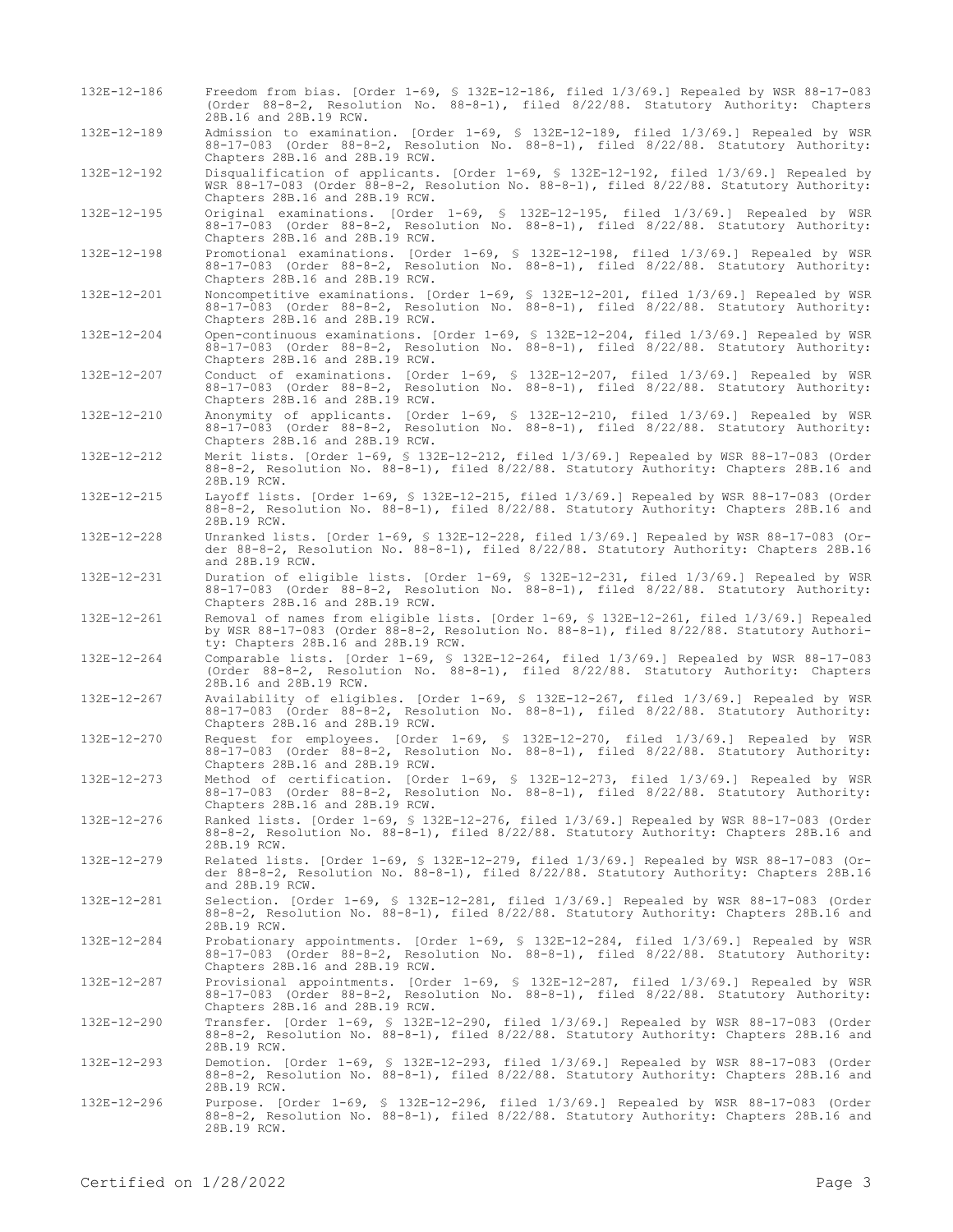132E-12-299 Duration. [Order 1-69, § 132E-12-299, filed 1/3/69.] Repealed by WSR 88-17-083 (Order 88-8-2, Resolution No. 88-8-1), filed 8/22/88. Statutory Authority: Chapters 28B.16 and 28B.19 RCW. 132E-12-302 Removal during the probationary period. [Order 1-69, § 132E-12-302, filed 1/3/69.] Repealed by WSR 88-17-083 (Order 88-8-2, Resolution No. 88-8-1), filed 8/22/88. Statutory Authority: Chapters 28B.16 and 28B.19 RCW. 132E-12-305 Demotion during probationary period. [Order 1-69, § 132E-12-305, filed 1/3/69.] Repealed by WSR 88-17-083 (Order 88-8-2, Resolution No. 88-8-1), filed 8/22/88. Statutory Authority: Chapters 28B.16 and 28B.19 RCW. 132E-12-306 Duration trial service period. [Order 1-69, § 132E-12-306, filed 1/3/69.] Repealed by WSR 88-17-083 (Order 88-8-2, Resolution No. 88-8-1), filed 8/22/88. Statutory Authority: Chapters 28B.16 and 28B.19 RCW. 132E-12-307 Reversion during the trial service period. [Order 1-69, § 132E-12-307, filed 1/3/69.] Repealed by WSR 88-17-083 (Order 88-8-2, Resolution No. 88-8-1), filed 8/22/88. Statutory Authority: Chapters 28B.16 and 28B.19 RCW. 132E-12-308 Separation. [Order 1-69, § 132E-12-308, filed 1/3/69.] Repealed by WSR 88-17-083 (Order 88-8-2, Resolution No. 88-8-1), filed 8/22/88. Statutory Authority: Chapters 28B.16 and 28B.19 RCW. 132E-12-311 Resignation. [Order 1-69, § 132E-12-311, filed 1/3/69.] Repealed by WSR 88-17-083 (Order 88-8-2, Resolution No. 88-8-1), filed 8/22/88. Statutory Authority: Chapters 28B.16 and 28B.19 RCW. 132E-12-314 Reduction in force—Layoff. [Order 1-69, § 132E-12-314, filed 1/3/69.] Repealed by WSR 88-17-083 (Order 88-8-2, Resolution No. 88-8-1), filed 8/22/88. Statutory Authority: Chapters 28B.16 and 28B.19 RCW. 132E-12-317 Dismissal. [Order 1-69, § 132E-12-317, filed 1/3/69.] Repealed by WSR 88-17-083 (Order 88-8-2, Resolution No. 88-8-1), filed 8/22/88. Statutory Authority: Chapters 28B.16 and 28B.19 RCW. 132E-12-320 Abandonment of position. [Order 1-69, § 132E-12-320, filed 1/3/69.] Repealed by WSR 88-17-083 (Order 88-8-2, Resolution No. 88-8-1), filed 8/22/88. Statutory Authority: Chapters 28B.16 and 28B.19 RCW. 132E-12-323 Disciplinary action. [Order 1-69, § 132E-12-323, filed 1/3/69.] Repealed by WSR 88-17-083 (Order 88-8-2, Resolution No. 88-8-1), filed 8/22/88. Statutory Authority: Chapters 28B.16 and 28B.19 RCW. 132E-12-326 Suspension. [Order 1-69, § 132E-12-326, filed 1/3/69.] Repealed by WSR 88-17-083 (Order 88-8-2, Resolution No. 88-8-1), filed 8/22/88. Statutory Authority: Chapters 28B.16 and 28B.19 RCW. 132E-12-329 Demotion. [Order 1-69, § 132E-12-329, filed 1/3/69.] Repealed by WSR 88-17-083 (Order 88-8-2, Resolution No. 88-8-1), filed 8/22/88. Statutory Authority: Chapters 28B.16 and 28B.19 RCW. 132E-12-332 Who may appeal. [Order 1-69, § 132E-12-332, filed 1/3/69.] Repealed by WSR 88-17-083 (Order 88-8-2, Resolution No. 88-8-1), filed 8/22/88. Statutory Authority: Chapters 28B.16 and 28B.19 RCW. 132E-12-335 Procedures for hearing appeals. [Order 1-69, § 132E-12-335, filed 1/3/69.] Repealed by WSR 88-17-083 (Order 88-8-2, Resolution No. 88-8-1), filed 8/22/88. Statutory Authority: Chapters 28B.16 and 28B.19 RCW. 132E-12-338 Agreement between agencies and employee organizations. [Order 1-69, § 132E-12-338, filed 1/3/69.] Repealed by WSR 88-17-083 (Order 88-8-2, Resolution No. 88-8-1), filed 8/22/88. Statutory Authority: Chapters 28B.16 and 28B.19 RCW. 132E-12-341 Notice of intent by employee organization. [Order 1-69, § 132E-12-341, filed 1/3/69.] Repealed by WSR 88-17-083 (Order 88-8-2, Resolution No. 88-8-1), filed 8/22/88. Statutory Authority: Chapters 28B.16 and 28B.19 RCW. 132E-12-344 Determination of bargaining unit. [Order 1-69, § 132E-12-344, filed 1/3/69.] Repealed by WSR 88-17-083 (Order 88-8-2, Resolution No. 88-8-1), filed 8/22/88. Statutory Authority: Chapters 28B.16 and 28B.19 RCW. 132E-12-347 Bargaining factors. [Order 1-69, § 132E-12-347, filed 1/3/69.] Repealed by WSR 88-17-083 (Order 88-8-2, Resolution No. 88-8-1), filed 8/22/88. Statutory Authority: Chapters 28B.16 and 28B.19 RCW. 132E-12-350 Certification by director—Notice of petition. [Order 1-69, § 132E-12-350, filed 1/3/69.] Repealed by WSR 88-17-083 (Order 88-8-2, Resolution No. 88-8-1), filed 8/22/88. Statutory Authority: Chapters 28B.16 and 28B.19 RCW. 132E-12-353 Election of representative organization notice. [Order 1-69, § 132E-12-353, filed 1/3/69.] Repealed by WSR 88-17-083 (Order 88-8-2, Resolution No. 88-8-1), filed 8/22/88. Statutory Authority: Chapters 28B.16 and 28B.19 RCW. 132E-12-356 Election rules—Ballots. [Order 1-69, § 132E-12-356, filed 1/3/69.] Repealed by WSR 88-17-083 (Order 88-8-2, Resolution No. 88-8-1), filed 8/22/88. Statutory Authority: Chapters 28B.16 and 28B.19 RCW. 132E-12-359 Majority of votes required. [Order 1-69, § 132E-12-359, filed 1/3/69.] Repealed by WSR 88-17-083 (Order 88-8-2, Resolution No. 88-8-1), filed 8/22/88. Statutory Authority: Chapters 28B.16 and 28B.19 RCW. 132E-12-362 Representation upon certification. [Order 1-69, § 132E-12-362, filed 1/3/69.] Repealed by WSR 88-17-083 (Order 88-8-2, Resolution No. 88-8-1), filed 8/22/88. Statutory Authority: Chapters 28B.16 and 28B.19 RCW. 132E-12-365 Decertification. [Order 1-69, § 132E-12-365, filed 1/3/69.] Repealed by WSR 88-17-083 (Order 88-8-2, Resolution No. 88-8-1), filed 8/22/88. Statutory Authority: Chapters 28B.16 and 28B.19 RCW. 132E-12-368 Personnel matters. [Order 1-69, § 132E-12-368, filed 1/3/69.] Repealed by WSR 88-17-083 (Order 88-8-2, Resolution No. 88-8-1), filed 8/22/88. Statutory Authority: Chapters 28B.16 and 28B.19 RCW.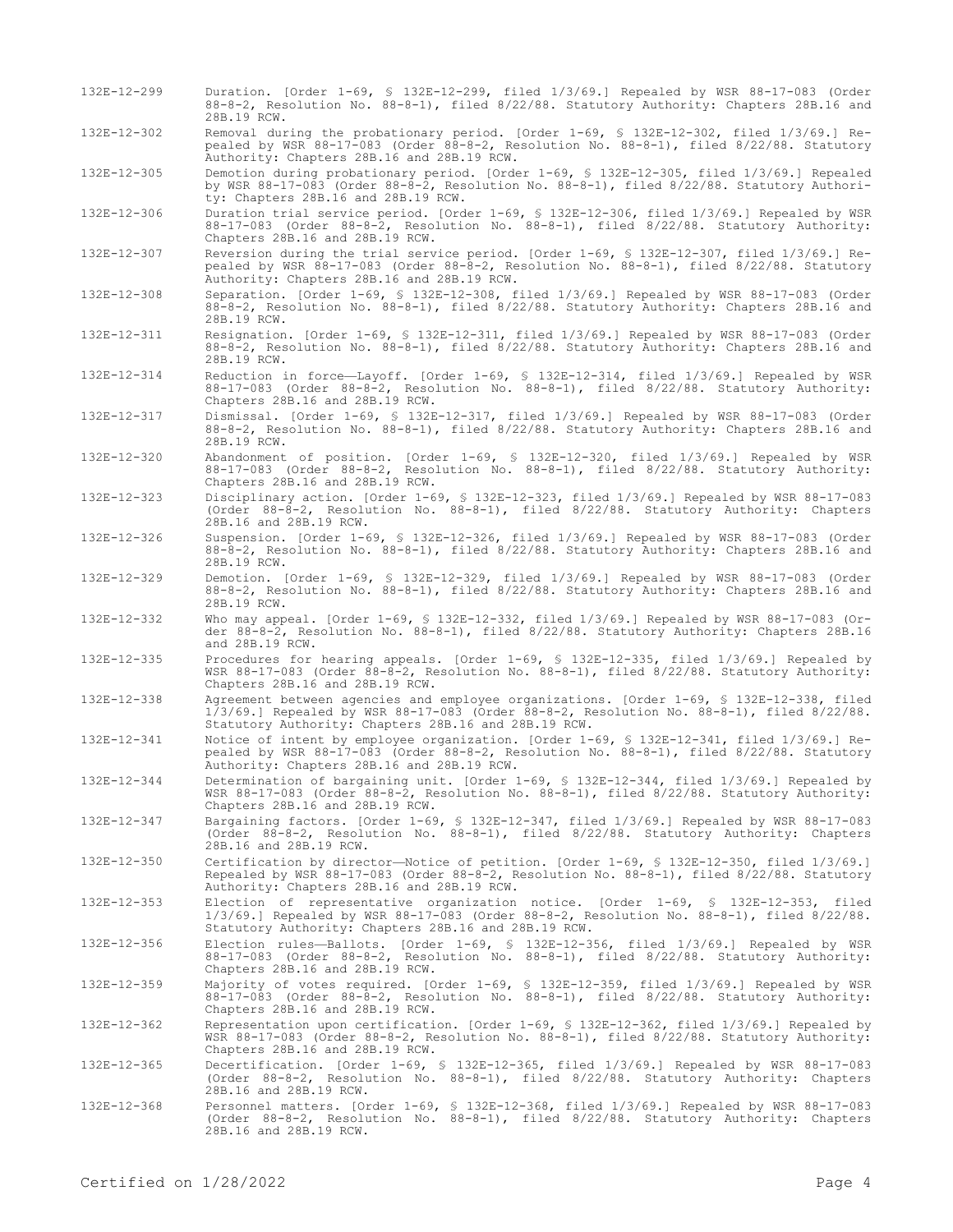- 132E-12-371 Grievance procedure. [Order 1-69, § 132E-12-371, filed 1/3/69.] Repealed by WSR 88-17-083 (Order 88-8-2, Resolution No. 88-8-1), filed 8/22/88. Statutory Authority: Chapters 28B.16 and 28B.19 RCW.
- 132E-12-374 Payroll deduction. [Order 1-69, § 132E-12-374, filed 1/3/69.] Repealed by WSR 88-17-083 (Order 88-8-2, Resolution No. 88-8-1), filed 8/22/88. Statutory Authority: Chapters 28B.16 and 28B.19 RCW.
- 132E-12-377 Contract duration. [Order 1-69, § 132E-12-377, filed 1/3/69.] Repealed by WSR 88-17-083 (Order 88-8-2, Resolution No. 88-8-1), filed 8/22/88. Statutory Authority: Chapters 28B.16 and 28B.19 RCW.
- 132E-12-380 Filing—Conflict with Civil Service Act. [Order 1-69, § 132E-12-380, filed 1/3/69.] Repealed by WSR 88-17-083 (Order 88-8-2, Resolution No. 88-8-1), filed 8/22/88. Statutory Authority: Chapters 28B.16 and 28B.19 RCW.
- 132E-12-383 Conferences on disputes. [Order 1-69, § 132E-12-383, filed 1/3/69.] Repealed by WSR 88-17-083 (Order 88-8-2, Resolution No. 88-8-1), filed 8/22/88. Statutory Authority: Chapters 28B.16 and 28B.19 RCW.
- 132E-12-386 Hearing on disputes. [Order 1-69, § 132E-12-386, filed 1/3/69.] Repealed by WSR 88-17-083 (Order 88-8-2, Resolution No. 88-8-1), filed 8/22/88. Statutory Authority: Chapters 28B.16 and 28B.19 RCW.
- 132E-12-389 Service ratings. [Order 1-69, § 132E-12-389, filed 1/3/69.] Repealed by WSR 88-17-083 (Order 88-8-2, Resolution No. 88-8-1), filed 8/22/88. Statutory Authority: Chapters 28B.16 and 28B.19 RCW.
- 132E-12-392 Education and training. [Order 1-69, § 132E-12-392, filed 1/3/69.] Repealed by WSR 88-17-083 (Order 88-8-2, Resolution No. 88-8-1), filed 8/22/88. Statutory Authority: Chapters 28B.16 and 28B.19 RCW.
- 132E-12-395 Outside course work. [Order 1-69, § 132E-12-395, filed 1/3/69.] Repealed by WSR 88-17-083 (Order 88-8-2, Resolution No. 88-8-1), filed 8/22/88. Statutory Authority: Chapters 28B.16 and 28B.19 RCW.
- 132E-12-398 Classes during working hours—Compensation—Authorization. [Order 1-69, § 132E-12-398, filed 1/3/69.] Repealed by WSR 88-17-083 (Order 88-8-2, Resolution No. 88-8-1), filed 8/22/88. Statutory Authority: Chapters 28B.16 and 28B.19 RCW.
- 132E-12-401 Special training programs. [Order 1-69, § 132E-12-401, filed 1/3/69.] Repealed by WSR 88-17-083 (Order 88-8-2, Resolution No. 88-8-1), filed 8/22/88. Statutory Authority: Chapters 28B.16 and 28B.19 RCW.
- 132E-12-404 Political activity. [Order 1-69, § 132E-12-404, filed 1/3/69.] Repealed by WSR 88-17-083 (Order 88-8-2, Resolution No. 88-8-1), filed 8/22/88. Statutory Authority: Chapters 28B.16 and 28B.19 RCW.
- 132E-12-407 Outside employment. [Order 1-69, § 132E-12-407, filed 1/3/69.] Repealed by WSR 88-17-083 (Order 88-8-2, Resolution No. 88-8-1), filed 8/22/88. Statutory Authority: Chapters 28B.16 and 28B.19 RCW.
- 132E-12-410 False statements—Fraud. [Order 1-69, § 132E-12-410, filed 1/3/69.] Repealed by WSR 88-17-083 (Order 88-8-2, Resolution No. 88-8-1), filed 8/22/88. Statutory Authority: Chapters 28B.16 and 28B.19 RCW.
- 132E-12-413 Bribery. [Order 1-69, § 132E-12-413, filed 1/3/69.] Repealed by WSR 88-17-083 (Order 88-8-2, Resolution No. 88-8-1), filed 8/22/88. Statutory Authority: Chapters 28B.16 and 28B.19 RCW.
- 132E-12-416 Interference by officials. [Order 1-69, § 132E-12-416, filed 1/3/69.] Repealed by WSR 88-17-083 (Order 88-8-2, Resolution No. 88-8-1), filed 8/22/88. Statutory Authority: Chapters 28B.16 and 28B.19 RCW.
- 132E-12-419 Penalties. [Order 1-69, § 132E-12-419, filed 1/3/69.] Repealed by WSR 88-17-083 (Order 88-8-2, Resolution No. 88-8-1), filed 8/22/88. Statutory Authority: Chapters 28B.16 and 28B.19 RCW.
- 132E-12-422 Discrimination. [Order 1-69, § 132E-12-422, filed 1/3/69.] Repealed by WSR 88-17-083 (Order 88-8-2, Resolution No. 88-8-1), filed 8/22/88. Statutory Authority: Chapters 28B.16 and 28B.19 RCW.
- 132E-12-425 Personnel records. [Order 1-69, § 132E-12-425, filed 1/3/69.] Repealed by WSR 88-17-083 (Order 88-8-2, Resolution No. 88-8-1), filed 8/22/88. Statutory Authority: Chapters 28B.16 and 28B.19 RCW.
- 132E-12-428 Roster. [Order 1-69, § 132E-12-428, filed 1/3/69.] Repealed by WSR 88-17-083 (Order 88-8-2, Resolution No. 88-8-1), filed 8/22/88. Statutory Authority: Chapters 28B.16 and 28B.19 RCW.
- 132E-12-431 Reports to the personnel director. [Order 1-69, § 132E-12-431, filed 1/3/69.] Repealed by WSR 88-17-083 (Order 88-8-2, Resolution No. 88-8-1), filed 8/22/88. Statutory Authority: Chapters 28B.16 and 28B.19 RCW.
- 132E-12-434 Public records. [Order 1-69, § 132E-12-434, filed 1/3/69.] Repealed by WSR 88-17-083 (Order 88-8-2, Resolution No. 88-8-1), filed 8/22/88. Statutory Authority: Chapters 28B.16 and 28B.19 RCW.

## **Chapter 132E-112 PROCEDURES FOR ADMINISTERING THE PROFESSIONAL NEGOTIATIONS LAW FOR COMMUNITY COLLEGE DISTRICT V**

- 132E-112-010 Academic employees—Elections and recognition—Procedures—Purpose. [Order 72-1, § 132E-112-010, filed  $2/1/73$ , effective  $3/9/73$ .] Repealed by WSR  $88-10-014$  (Order  $88-4-2$ , Resolution No.  $88-4-2$ ), filed  $4/26/88$ . Statutory Authority: RCW 28B.52.080. Resolution No. 88-4-2), filed 4/26/88. Statutory Authority: RCW 28B.52.080.
- 132E-112-020 Definitions. [Order 72-1, § 132E-112-020, filed 2/1/73, effective 3/9/73.] Repealed by WSR 88-10-014 (Order 88-4-2, Resolution No. 88-4-2), filed 4/26/88. Statutory Authority: RCW 28B.52.080.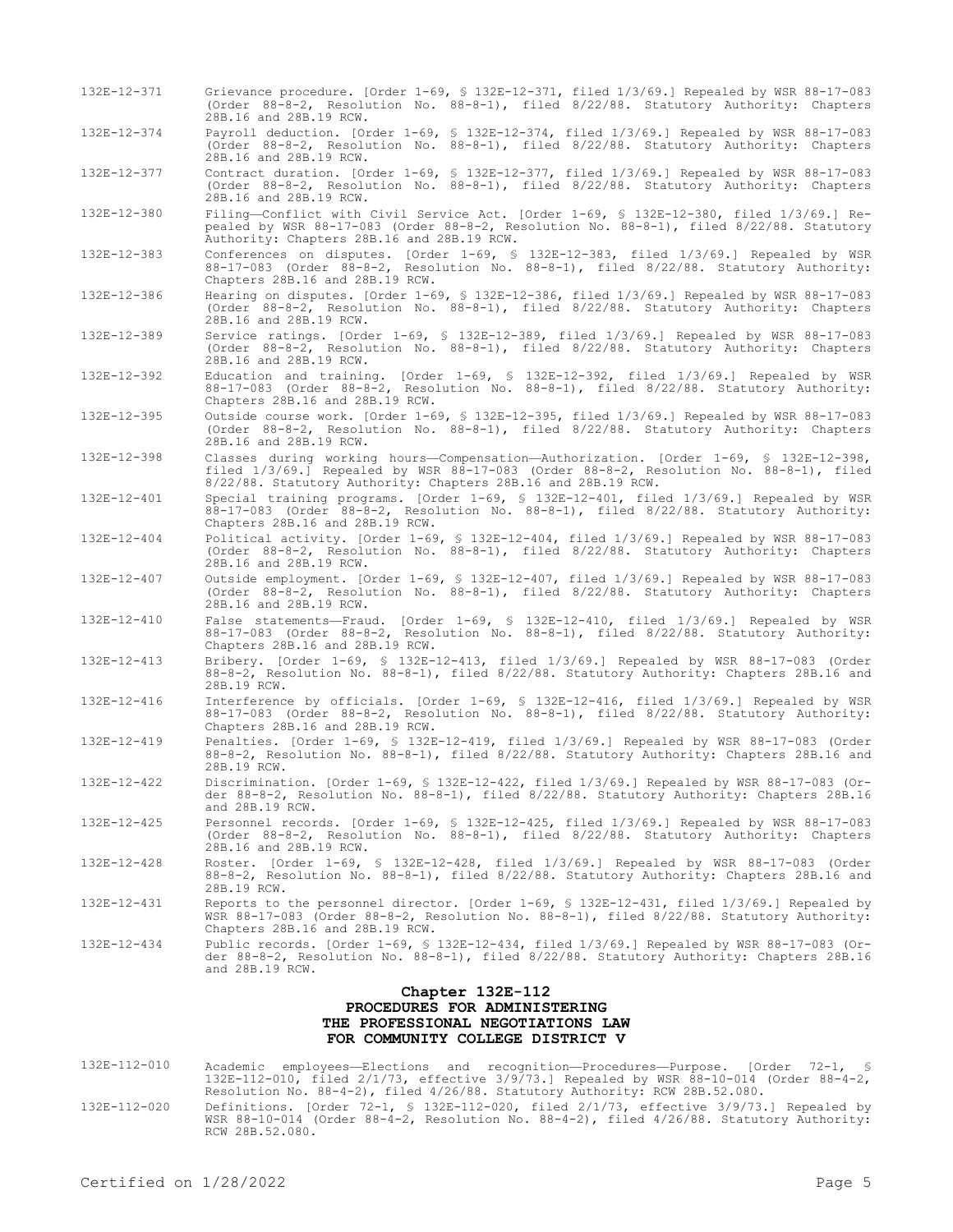| 132E-112-030                                        | Request for election-Canvass of academic employees by independent and neutral person or<br>association. [Order 72-1, § 132E-112-030, filed $2/1/73$ , effective $3/9/73$ .] Repealed by<br>WSR 88-10-014 (Order 88-4-2, Resolution No. 88-4-2), filed 4/26/88. Statutory Authority:<br>RCW 28B.52.080.            |  |
|-----------------------------------------------------|-------------------------------------------------------------------------------------------------------------------------------------------------------------------------------------------------------------------------------------------------------------------------------------------------------------------|--|
| 132E-112-040                                        | Notice of election-Organization to be included on ballot-Time for filing. [Order 72-1,<br>$$132E-112-040$ , filed $2/1/73$ , effective $3/9/73$ . Repealed by WSR 88-10-014 (Order 88-4-2,<br>Resolution No. 88-4-2), filed 4/26/88. Statutory Authority: RCW 28B.52.080.                                         |  |
| 132E-112-050                                        | Contents of notice of election-Designation of chief election officer-Duties. [Order<br>72-1, § 132E-112-050, filed $2/1/73$ , effective $3/9/73$ .] Repealed by WSR 88-10-014 (Order<br>88-4-2, Resolution No. 88-4-2), filed 4/26/88. Statutory Authority: RCW 28B.52.080.                                       |  |
| 132E-112-060                                        | List of academic employees--Posting of list. [Order 72-1, $\frac{1}{2}$ 132E-112-060, filed 2/1/73,<br>effective $3/9/73$ . Repealed by WSR 88-10-014 (Order 88-4-2, Resolution No. 88-4-2), filed<br>4/26/88. Statutory Authority: RCW 28B.52.080.                                                               |  |
| 132E-112-070                                        | Election inspectors—Duties—Right to challenge voter—Improper conduct. [Order 72-1, §<br>132E-112-070, filed 2/1/73, effective 3/9/73.] Repealed by WSR 88-10-014 (Order 88-4-2,<br>Resolution No. 88-4-2), filed 4/26/88. Statutory Authority: RCW 28B.52.080.                                                    |  |
| 132E-112-080                                        | Ballots. [Order 72-1, § 132E-112-080, filed 2/1/73, effective 3/9/73.] Repealed by WSR<br>88-10-014 (Order 88-4-2, Resolution No. 88-4-2), filed 4/26/88. Statutory Authority: RCW<br>28B.52.080.                                                                                                                 |  |
| 132E-112-090                                        | Record of vote-Signature-Challenge. [Order 72-1, § 132E-112-090, filed 2/1/73, effec-<br>tive $3/9/73$ .] Repealed by WSR 88-10-014 (Order 88-4-2, Resolution No. 88-4-2), filed<br>4/26/88. Statutory Authority: RCW 28B.52.080.                                                                                 |  |
| 132E-112-100                                        | Incorrectly marked ballot. [Order 72-1, $\frac{1}{2}$ 132E-112-100, filed 2/1/73, effective 3/9/73.]<br>Repealed by WSR 88-10-014 (Order 88-4-2, Resolution No. 88-4-2), filed 4/26/88. Statutory<br>Authority: RCW 28B.52.080.                                                                                   |  |
| 132E-112-110                                        | Privacy for voter-Equipment. [Order 72-1, $\frac{1}{2}$ 132E-112-110, filed 2/1/73, effective<br>$3/9/73$ .] Repealed by WSR 88-10-014 (Order 88-4-2, Resolution No. 88-4-2), filed $4/26/88$ .<br>Statutory Authority: RCW 28B.52.080.                                                                           |  |
| 132E-112-120                                        | Folding ballot-Ballot box. [Order 72-1, § 132E-112-120, filed 2/1/73, effective 3/9/73.]<br>Repealed by WSR 88-10-014 (Order 88-4-2, Resolution No. 88-4-2), filed 4/26/88. Statutory<br>Authority: RCW 28B.52.080.                                                                                               |  |
| 132E-112-130                                        | Challenged ballot-Procedure. [Order 72-1, § 132E-112-130, filed 2/1/73, effective<br>$3/9/73$ .] Repealed by WSR 88-10-014 (Order 88-4-2, Resolution No. 88-4-2), filed $4/26/88$ .<br>Statutory Authority: RCW 28B.52.080.                                                                                       |  |
| 132E-112-140                                        | Employees present entitled to vote-Sealing ballot box-Unused ballots. [Order 72-1, §<br>132E-112-140, filed 2/1/73, effective 3/9/73.] Repealed by WSR 88-10-014 (Order 88-4-2,<br>Resolution No. 88-4-2), filed 4/26/88. Statutory Authority: RCW 28B.52.080.                                                    |  |
| 132E-112-150                                        | Absentee voting. [Order 72-1, § 132E-112-150, filed 2/1/73, effective 3/9/73.] Repealed<br>by WSR 88-10-014 (Order 88-4-2, Resolution No. 88-4-2), filed 4/26/88. Statutory Authori-<br>ty: RCW 28B.52.080.                                                                                                       |  |
| 132E-112-160                                        | Election inspector's duties after voting has terminated. [Order 72-1, § 132E-112-160,<br>filed $2/1/73$ , effective $3/9/73$ . Repealed by WSR 88-10-014 (Order 88-4-2, Resolution No.<br>88-4-2), filed 4/26/88. Statutory Authority: RCW 28B.52.080.                                                            |  |
| 132E-112-170                                        | Disposition of challenged ballots-Tally sheets-Investigation by chief election officer.<br>[Order 72-1, § 132E-112-170, filed $2/1/73$ , effective $3/9/73$ .] Repealed by WSR 88-10-014<br>(Order 88-4-2, Resolution No. 88-4-2), filed 4/26/88. Statutory Authority: RCW<br>28B.52.080.                         |  |
| 132E-112-180                                        | Counting of ballots—Procedure—Certification of results of election—Retention of ballots<br>-Signed voting lists. [Order 72-1, § 132E-112-180, filed $2/1/73$ , effective $3/9/73$ .] Re-<br>pealed by WSR 88-10-014 (Order 88-4-2, Resolution No. 88-4-2), filed 4/26/88. Statutory<br>Authority: RCW 28B.52.080. |  |
| 132E-112-190                                        | Electioneering within the polls forbidden. [Order 72-1, § 132E-112-190, filed 2/1/73, ef-<br>fective $3/9/73$ .] Repealed by WSR 88-10-014 (Order 88-4-2, Resolution No. 88-4-2), filed<br>4/26/88. Statutory Authority: RCW 28B.52.080.                                                                          |  |
| 132E-112-200                                        | Contest of election-Time for filing objections-Investigation of objections. [Order<br>72-1, § 132E-112-200, filed 2/1/73, effective 3/9/73.] Repealed by WSR 88-10-014 (Order<br>$88-4-2$ , Resolution No. $88-4-2$ ), filed $4/26/88$ . Statutory Authority: RCW 28B.52.080.                                     |  |
| 132E-112-210                                        | Persons eligible to vote-Definition of "academic employee."<br>[Order $72-1$ , §<br>132E-112-210, filed 2/1/73, effective 3/9/73.] Repealed by WSR 88-10-014 (Order 88-4-2,<br>Resolution No. 88-4-2), filed 4/26/88. Statutory Authority: RCW 28B.52.080.                                                        |  |
| 132E-112-220                                        | Election determined by majority of valid votes cast-Run-off election. [Order 72-1, §<br>132E-112-220, filed 2/1/73, effective 3/9/73.] Repealed by WSR 88-10-014 (Order 88-4-2,<br>Resolution No. 88-4-2), filed 4/26/88. Statutory Authority: RCW 28B.52.080.                                                    |  |
| 132E-112-230                                        | Time lapse for new election. [Order 72-1, § 132E-112-230, filed 2/1/73, effective<br>$3/9/73$ .] Repealed by WSR 88-10-014 (Order 88-4-2, Resolution No. 88-4-2), filed $4/26/88$ .<br>Statutory Authority: RCW 28B.52.080.                                                                                       |  |
|                                                     | Chapter $132E-116$                                                                                                                                                                                                                                                                                                |  |
| TRAFFIC REGULATIONS<br>OF EDMONDS COMMUNITY COLLEGE |                                                                                                                                                                                                                                                                                                                   |  |
|                                                     |                                                                                                                                                                                                                                                                                                                   |  |

- 132E-116-001 Purpose for adopting rules. [Order 77-1-2, § 132E-116-001, filed 2/3/77.] Repealed by WSR 85-04-003 (Order 85-1-1, Resolution No. 85-1-1), filed 1/24/85. Statutory Authority: RCW 28B.50.140.
- 132E-116-004 Applicable traffic rules and regulations. [Order 77-1-2, § 132E-116-004, filed 2/3/77.] Repealed by WSR 85-04-003 (Order 85-1-1, Resolution No. 85-1-1), filed 1/24/85. Statutory Authority: RCW 28B.50.140.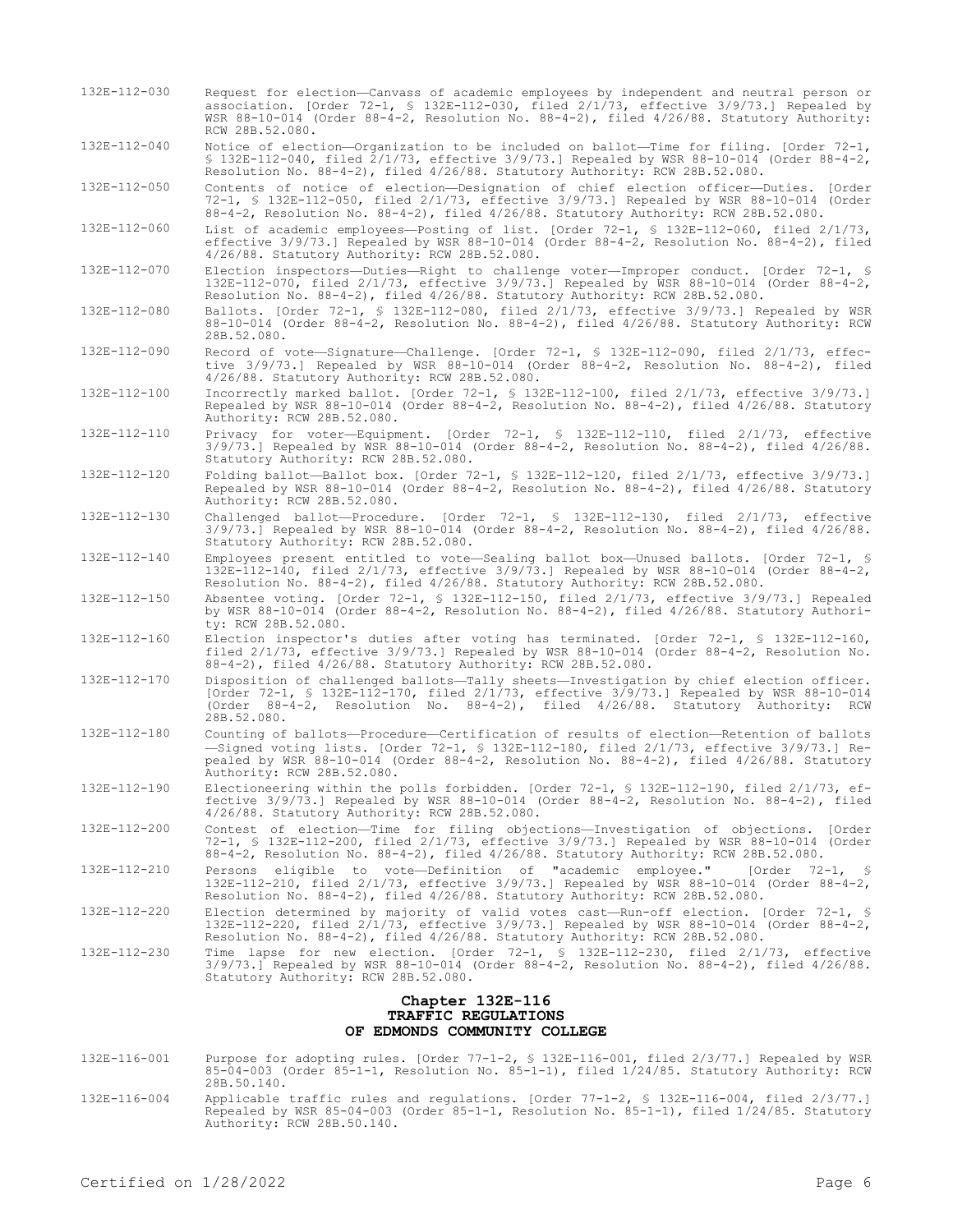| 132E-116-008 | Permits required for vehicles on campus. [Order 77-1-2, § 132E-116-008, filed 2/3/77.]<br>Repealed by WSR 85-04-003 (Order 85-1-1, Resolution No. 85-1-1), filed $1/24/85$ . Statutory<br>Authority: RCW 28B.50.140.           |
|--------------|--------------------------------------------------------------------------------------------------------------------------------------------------------------------------------------------------------------------------------|
| 132E-116-012 | Valid permit. [Order 77-1-2, § 132E-116-012, filed 2/3/77.] Repealed by WSR 85-04-003<br>(Order 85-1-1, Resolution No. 85-1-1), filed $1/24/85$ . Statutory Authority: RCW<br>28B.50.140.                                      |
| 132E-116-016 | Transfer of permits. [Order 77-1-2, § 132E-116-016, filed 2/3/77.] Repealed by WSR<br>85-04-003 (Order 85-1-1, Resolution No. 85-1-1), filed 1/24/85. Statutory Authority: RCW<br>28B.50.140.                                  |
| 132E-116-020 | Permit revocation. [Order 77-1-2, § 132E-116-020, filed 2/3/77.] Repealed by WSR<br>85-04-003 (Order 85-1-1, Resolution No. 85-1-1), filed 1/24/85. Statutory Authority: RCW<br>28B.50.140.                                    |
| 132E-116-024 | Right to refuse permit. [Order 77-1-2, \$ 132E-116-024, filed 2/3/77.] Repealed by WSR<br>85-04-003 (Order 85-1-1, Resolution No. 85-1-1), filed 1/24/85. Statutory Authority: RCW<br>28B.50.140.                              |
| 132E-116-028 | Issuance of permits. [Order 77-1-2, § 132E-116-028, filed 2/3/77.] Repealed by WSR<br>85-04-003 (Order 85-1-1, Resolution No. 85-1-1), filed 1/24/85. Statutory Authority: RCW<br>28B.50.140.                                  |
| 132E-116-032 | Display of permits. [Order $77-1-2$ , § 132E-116-032, filed $2/3/77$ .] Repealed by WSR<br>85-04-003 (Order 85-1-1, Resolution No. 85-1-1), filed 1/24/85. Statutory Authority: RCW<br>28B.50.140.                             |
| 132E-116-036 | Parking permit fees. [Order 77-1-2, § 132E-116-036, filed 2/3/77.] Repealed by WSR<br>85-04-003 (Order 85-1-1, Resolution No. 85-1-1), filed 1/24/85. Statutory Authority: RCW<br>28B.50.140.                                  |
| 132E-116-040 | Refund of fees. [Order 77-1-2, § 132E-116-040, filed 2/3/77.] Repealed by WSR 85-04-003<br>(Order 85-1-1, Resolution No. 85-1-1), filed 1/24/85. Statutory Authority: RCW<br>28B.50.140.                                       |
| 132E-116-044 | Additional vehicles. [Order 77-1-2, § 132E-116-044, filed 2/3/77.] Repealed by WSR<br>85-04-003 (Order 85-1-1, Resolution No. 85-1-1), filed 1/24/85. Statutory Authority: RCW<br>28B.50.140.                                  |
| 132E-116-048 | Failure to register. [Order 77-1-2, $\frac{1}{2}$ 132E-116-048, filed 2/3/77.] Repealed by WSR<br>85-04-003 (Order 85-1-1, Resolution No. 85-1-1), filed 1/24/85. Statutory Authority: RCW<br>28B.50.140.                      |
| 132E-116-052 | Parking permit exceptions. [Order 77-1-2, § 132E-116-052, filed 2/3/77.] Repealed by WSR<br>85-04-003 (Order 85-1-1, Resolution No. 85-1-1), filed 1/24/85. Statutory Authority: RCW<br>28B.50.140.                            |
| 132E-116-056 | Parking within designated spaces. [Order 77-1-2, § 132E-116-056, filed 2/3/77.] Repealed<br>by WSR 85-04-003 (Order 85-1-1, Resolution No. 85-1-1), filed 1/24/85. Statutory Authori-<br>ty: RCW 28B.50.140.                   |
| 132E-116-060 | Locating legal parking space. [Order 77-1-2, § 132E-116-060, filed 2/3/77.] Repealed by<br>WSR 85-04-003 (Order 85-1-1, Resolution No. 85-1-1), filed 1/24/85. Statutory Authority:<br>RCW 28B.50.140.                         |
| 132E-116-064 | Motorcycle parking. [Order 77-1-2, § 132E-116-064, filed 2/3/77.] Repealed by WSR<br>85-04-003 (Order 85-1-1, Resolution No. 85-1-1), filed 1/24/85. Statutory Authority: RCW<br>28B.50.140.                                   |
| 132E-116-068 | Bicycle parking. [Order 77-1-2, § 132E-116-068, filed 2/3/77.] Repealed by WSR 85-04-003<br>(Order 85-1-1, Resolution No. 85-1-1), filed 1/24/85. Statutory Authority: RCW<br>28B.50.140.                                      |
| 132E-116-072 | Handicapped parking. [Order 77-1-2, § 132E-116-072, filed 2/3/77.] Repealed by WSR<br>85-04-003 (Order 85-1-1, Resolution No. 85-1-1), filed 1/24/85. Statutory Authority: RCW<br>28B.50.140.                                  |
| 132E-116-076 | Disabled or inoperative vehicles. [Order 77-1-2, \$ 132E-116-076, filed 2/3/77.] Repealed<br>by WSR 85-04-003 (Order 85-1-1, Resolution No. 85-1-1), filed $1/24/85$ . Statutory Authori-<br>ty: RCW 28B.50.140.               |
| 132E-116-080 | Requlatory signs and directions. [Order 77-1-2, § 132E-116-080, filed 2/3/77.] Repealed<br>by WSR 85-04-003 (Order 85-1-1, Resolution No. 85-1-1), filed 1/24/85. Statutory Authori-<br>ty: RCW 28B.50.140.                    |
| 132E-116-084 | Speed. [Order 77-1-2, § 132E-116-084, filed 2/3/77.] Repealed by WSR 85-04-003 (Order<br>85-1-1, Resolution No. 85-1-1), filed 1/24/85. Statutory Authority: RCW 28B.50.140.                                                   |
| 132E-116-088 | Pedestrian's right of way. [Order 77-1-2, § 132E-116-088, filed 2/3/77.] Repealed by WSR<br>85-04-003 (Order 85-1-1, Resolution No. 85-1-1), filed 1/24/85. Statutory Authority: RCW<br>28B.50.140.                            |
| 132E-116-092 | Report of accident. [Order 77-1-2, § 132E-116-092, filed 2/3/77.] Repealed by WSR<br>85-04-003 (Order 85-1-1, Resolution No. 85-1-1), filed 1/24/85. Statutory Authority: RCW<br>28B.50.140.                                   |
| 132E-116-096 | Special traffic/parking regulations and restrictions. [Order 77-1-2, § 132E-116-096,<br>filed 2/3/77.] Repealed by WSR 85-04-003 (Order 85-1-1, Resolution No. 85-1-1), filed<br>1/24/85. Statutory Authority: RCW 28B.50.140. |
| 132E-116-100 | Issuance of traffic citations. [Order 77-1-2, § 132E-116-100, filed 2/3/77.] Repealed by<br>WSR 85-04-003 (Order 85-1-1, Resolution No. 85-1-1), filed $1/24/85$ . Statutory Authority:<br>RCW 28B.50.140.                     |
| 132E-116-104 | Fines and penalties. [Order 77-1-2, § 132E-116-104, filed 2/3/77.] Repealed by WSR<br>85-04-003 (Order 85-1-1, Resolution No. 85-1-1), filed 1/24/85. Statutory Authority: RCW<br>28B.50.140.                                  |
| 132E-116-108 | Appeal of fines and penalties. [Order $77-1-2$ , § 132E-116-108, filed $2/3/77$ .] Repealed by<br>WSR 85-04-003 (Order 85-1-1, Resolution No. 85-1-1), filed 1/24/85. Statutory Authority:<br>RCW 28B.50.140.                  |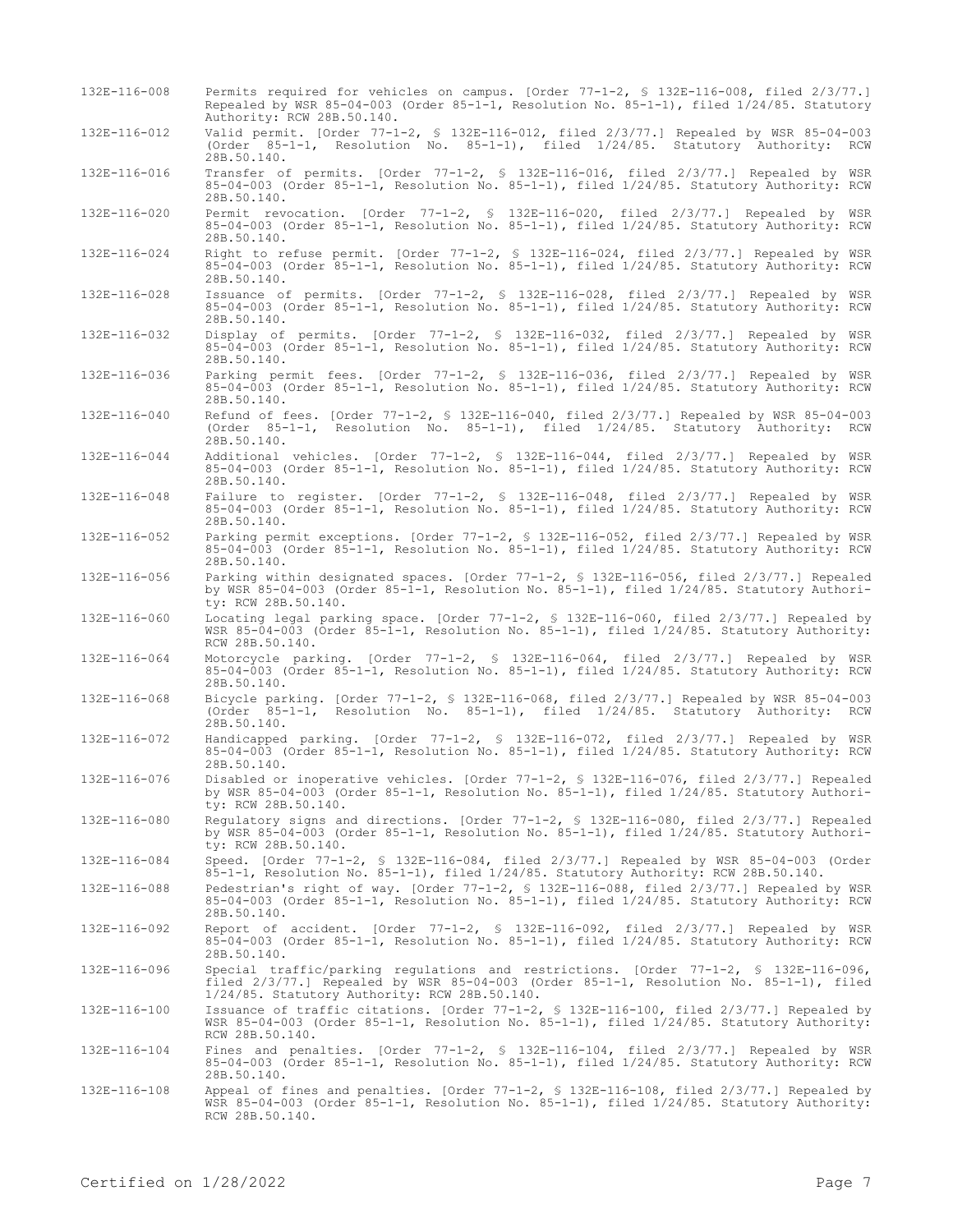- 132E-116-112 Enforcement. [Order 77-1-2, § 132E-116-112, filed 2/3/77.] Repealed by WSR 85-04-003 (Order 85-1-1, Resolution No. 85-1-1), filed 1/24/85. Statutory Authority: RCW 28B.50.140.
- 132E-116-116 Liability of college. [Order 77-1-2, § 132E-116-116, filed 2/3/77.] Repealed by WSR 85-04-003 (Order 85-1-1, Resolution No. 85-1-1), filed 1/24/85. Statutory Authority: RCW 28B.50.140.
- 132E-116-120 Severability. [Order 77-1-2, § 132E-116-120, filed 2/3/77.] Repealed by WSR 85-04-003 (Order 85-1-1, Resolution No. 85-1-1), filed 1/24/85. Statutory Authority: RCW 28B.50.140.
- 132E-116-124 Adoption. [Order 77-1-2, § 132E-116-124, filed 2/3/77.] Repealed by WSR 85-04-003 (Order 85-1-1, Resolution No. 85-1-1), filed 1/24/85. Statutory Authority: RCW 28B.50.140.

### **Chapter 132E-121**

#### **COLLEGE PROCEDURES ON DISCLOSURE OF STUDENT INFORMATION**

132E-121-010 Disclosure of student information. [Statutory Authority: Chapter 28B.50 RCW and 34 C.F.R. 99FERPA. WSR 97-24-056, § 132E-121-010, filed 12/1/97, effective 1/1/98. Statutory Authority: Chapter 28B.19 RCW. WSR 88-18-028 (Order 88-8-3, Resolution No. 88-8-1), § 132E-121-010, filed 8/30/88.] Amended and decodified by WSR 00-17-015, filed 8/3/00, effective 9/3/00. Statutory Authority: RCW 28B.50.140. Recodified as § 132E-120-160.

### **Chapter 132E-129**

# **WASHINGTON COMMUNITY COLLEGE DISTRICT 5 REDUCTION IN FORCE POLICY**

- 132E-129-001 Reduction in force. [Statutory Authority: RCW 28B.50.030, 28B.50.140(13), and 28B.50.852. WSR 79-06-060 (Order 79-5-1, Resolution No. 79-5-1), § 132E-129-001, filed 5/23/79.] Repealed by WSR 82-23-063 (Order 82-11-1, Resolution No. 82-11-1), filed 11/17/82. Statutory Authority: RCW 28B.50.140.
- 132E-129-010 Community College District 5—Reduction in force policy for tenured and probationary faculty employees. [Order 73-1, § 132E-129-010, filed 11/29/73, effective 1/1/74.] Repealed by WSR 79-06-060 (Order 79-5-1, Resolution No. 79-5-1), filed 5/23/79. Statutory Authority: RCW 28B.50.030, 28B.50.140(13), and 28B.50.852.
- 132E-129-020 Community College District 5—Procedure for reduction in force—Creation of special review committee. [Order 73-1, § 132E-129-020, filed 11/29/73, effective 1/1/74.] Repealed by WSR 79-06-060 (Order 79-5-1, Resolution No. 79-5-1), filed 5/23/79. Statutory Authority: RCW 28B.50.030, 28B.50.140(13), and 28B.50.852.

## **Chapter 132E-136 POLICIES ON USE OF COLLEGE FACILITIES**

**Reviser's note:** Later promulgation, see chapter 132E-137 WAC.

- 132E-136-010 Everett Community College public use of college facilities. [Order 72-1, § 132E-136-010, filed 2/1/73, effective 3/9/73.] Repealed by WSR 87-14-002 (Order 87-6-5, Resolution No. 87-6-5), filed 6/18/87. Statutory Authority: RCW 28B.19.020, 28B.50.140(13) and chapter 28B.50 RCW.
- 132E-136-020 Everett Community College public use of college facilities—Permission granted by president. [Order 72-1, § 132E-136-020, filed 2/1/73, effective 3/9/73.] Repealed by WSR 87-14-002 (Order 87-6-5, Resolution No. 87-6-5), filed 6/18/87. Statutory Authority: RCW 28B.19.020, 28B.50.140(13) and chapter 28B.50 RCW.
- 132E-136-030 Everett Community College public use of college facilities—Commercial activity on campus. [Order 72-1, § 132E-136-030, filed 2/1/73, effective 3/9/73.] Repealed by WSR 87-14-002 (Order 87-6-5, Resolution No. 87-6-5), filed 6/18/87. Statutory Authority: RCW 28B.19.020, 28B.50.140(13) and chapter 28B.50 RCW.

### **Chapter 132E-160 ADMISSION AND REGISTRATION PROCEDURES**

|              | Reviser's note: Further promulgation of rules for Edmonds Community College may be found in Title                                                                                                                                                                                                                                 |
|--------------|-----------------------------------------------------------------------------------------------------------------------------------------------------------------------------------------------------------------------------------------------------------------------------------------------------------------------------------|
| 132Y WAC.    |                                                                                                                                                                                                                                                                                                                                   |
| 132E-160-010 | Everett Community College—Admission—Requirements and procedures. [Order 72-1, §<br>132E-160-010, filed 2/1/73, effective 3/9/73.] Repealed by WSR 83-10-025 (Order 83-4-6,<br>Resolution No. 83-4-6), filed 4/28/83. Statutory Authority: RCW 28B.19.020 and chapter<br>28B.50 RCW. Later promulgation, see chapter 132E-161 WAC. |
| 132E-160-020 | Everett Community College-Admission form. [Order 72-1, § 132E-160-020, filed 2/1/73, ef-<br>fective 3/9/73.1 Repealed by WSR 83-10-025 (Order 83-4-6, Resolution No. 83-4-6), filed<br>4/28/83. Statutory Authority: RCW 28B.19.020 and chapter 28B.50 RCW.                                                                       |
| 132E-160-030 | Everett Community College-Registration deposit. [Order 72-1, § 132E-160-030, filed<br>$2/1/73$ , effective $3/9/73$ . Repealed by WSR 83-10-025 (Order 83-4-6, Resolution No.<br>83-4-6), filed 4/28/83. Statutory Authority: RCW 28B.19.020 and chapter 28B.50 RCW.                                                              |
| 132E-160-040 | Everett Community College-Records fee. [Order 72-1, § 132E-160-040, filed 2/1/73, effec-<br>tive 3/9/73.] Repealed by WSR 83-10-025 (Order 83-4-6, Resolution No. 83-4-6), filed<br>4/28/83. Statutory Authority: RCW 28B.19.020 and chapter 28B.50 RCW.                                                                          |
| 132E-160-050 | Everett Community College-High school transcripts. [Order 72-1, § 132E-160-050, filed<br>$2/1/73$ , effective $3/9/73$ . Repealed by WSR 83-10-025 (Order 83-4-6, Resolution No.<br>83-4-6), filed 4/28/83. Statutory Authority: RCW 28B.19.020 and chapter 28B.50 RCW.                                                           |
| 132E-160-060 | Everett Community College-College transcripts. [Order 72-1, § 132E-160-060, filed<br>$2/1/73$ , effective $3/9/73$ . Repealed by WSR 83-10-025 (Order 83-4-6, Resolution No.<br>83-4-6), filed 4/28/83. Statutory Authority: RCW 28B.19.020 and chapter 28B.50 RCW.                                                               |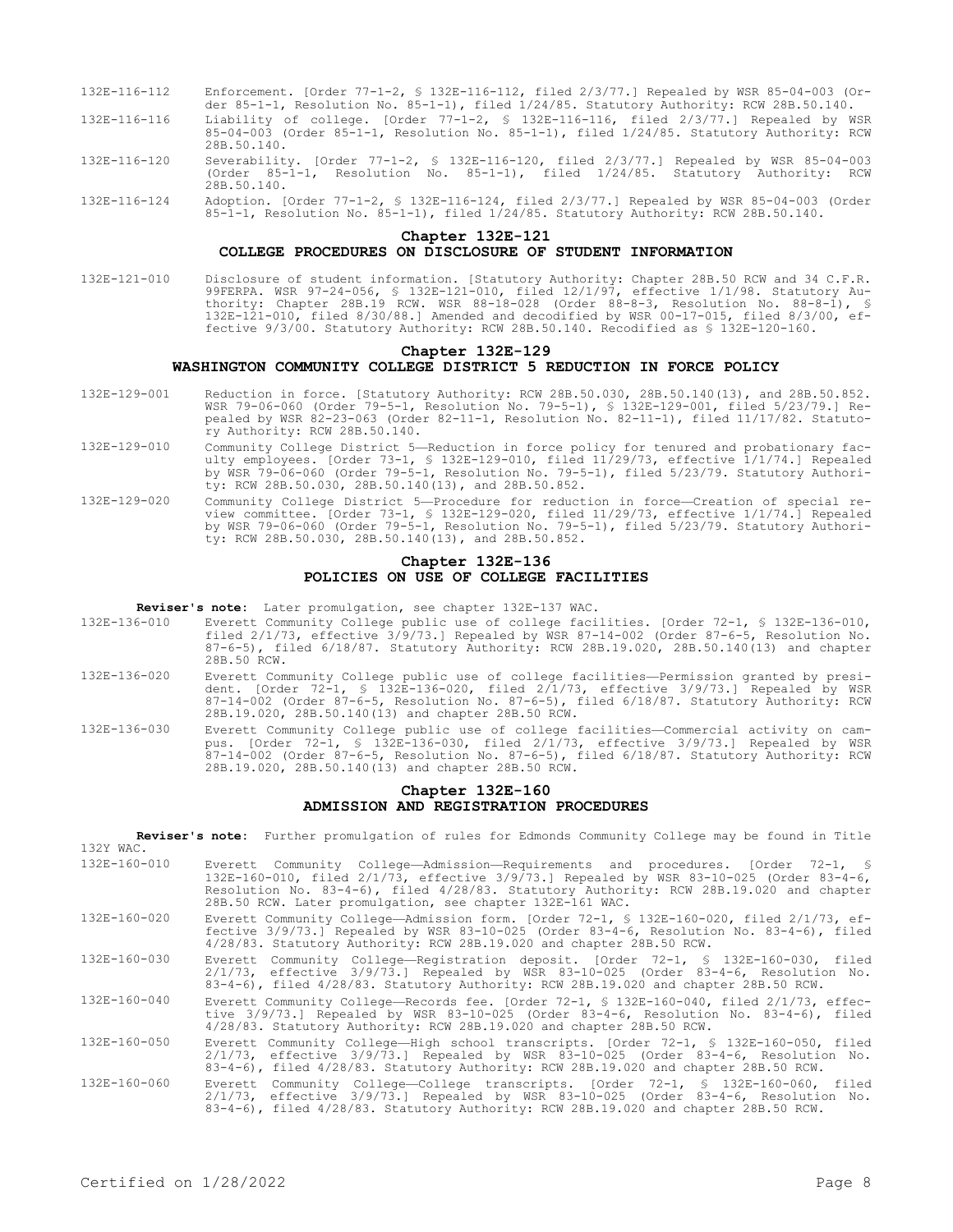132E-160-070 Everett Community College—Washington precollege test. [Order 72-1, § 132E-160-070, filed 2/1/73, effective 3/9/73.] Repealed by WSR 83-10-025 (Order 83-4-6, Resolution No. 83-4-6), filed 4/28/83. Statutory Authority: RCW 28B.19.020 and chapter 28B.50 RCW.

132E-160-080 Everett Community College—Health reports. [Order 72-1, § 132E-160-080, filed 2/1/73, effective 3/9/73.] Repealed by WSR 83-10-025 (Order 83-4-6, Resolution No. 83-4-6), filed 4/28/83. Statutory Authority: RCW 28B.19.020 and chapter 28B.50 RCW.

132E-160-090 Registration procedures. [Order 72-1, § 132E-160-090, filed 2/1/73, effective 3/9/73.] Repealed by WSR 83-10-025 (Order 83-4-6, Resolution No. 83-4-6), filed 4/28/83. Statutory Authority: RCW 28B.19.020 and chapter 28B.50 RCW.

132E-160-100 Registration procedures—Registration appointment. [Order 72-1, § 132E-160-100, filed 2/1/73, effective 3/9/73.] Repealed by WSR 83-10-025 (Order 83-4-6, Resolution No. 83-4-6), filed 4/28/83. Statutory Authority: RCW 28B.19.020 and chapter 28B.50 RCW.

132E-160-110 Registration procedures—Registration planning. [Order 72-1, § 132E-160-110, filed 2/1/73, effective 3/9/73.] Repealed by WSR 83-10-025 (Order 83-4-6, Resolution No. 83-4-6), filed 4/28/83. Statutory Authority: RCW 28B.19.020 and chapter 28B.50 RCW.

132E-160-120 Registration procedures—Responsibility for educational program. [Order 72-1, § 132E-160-120, filed 2/1/73, effective 3/9/73.] Repealed by WSR 83-10-025 (Order 83-4-6, Resolution No. 83-4-6), filed 4/28/83. Statutory Authority: RCW 28B.19.020 and chapter 28B.50 RCW.

132E-160-130 Registration procedures—Registration fees. [Order 72-1, § 132E-160-130, filed 2/1/73, effective 3/9/73.] Repealed by WSR 83-10-025 (Order 83-4-6, Resolution No. 83-4-6), filed 4/28/83. Statutory Authority: RCW 28B.19.020 and chapter 28B.50 RCW.

132E-160-140 Registration procedures—Quarterly registration fees. [Order 72-1, § 132E-160-140, filed 2/1/73, effective 3/9/73.] Repealed by WSR 83-10-025 (Order 83-4-6, Resolution No. 83-4-6), filed 4/28/83. Statutory Authority: RCW 28B.19.020 and chapter 28B.50 RCW.

132E-160-150 Registration procedures—Refunding fees. [Order 72-1, § 132E-160-150, filed 2/1/73, effective 3/9/73.] Repealed by WSR 83-10-025 (Order 83-4-6, Resolution No. 83-4-6), filed 4/28/83. Statutory Authority: RCW 28B.19.020 and chapter 28B.50 RCW.

132E-160-160 Registration procedures—Veterans exemption. [Order 72-1, § 132E-160-160, filed 2/1/73, effective 3/9/73.] Repealed by WSR 83-10-025 (Order 83-4-6, Resolution No. 83-4-6), filed 4/28/83. Statutory Authority: RCW 28B.19.020 and chapter 28B.50 RCW.

- 132E-160-170 Registration procedures—Special registration—Late registration. [Order 72-1, § 132E-160-170, filed 2/1/73, effective 3/9/73.] Repealed by WSR 83-10-025 (Order 83-4-6, Resolution No. 83-4-6), filed 4/28/83. Statutory Authority: RCW 28B.19.020 and chapter 28B.50 RCW.
- 132E-160-180 Registration procedures—Change of registration. [Order 72-1, § 132E-160-180, filed 2/1/73, effective 3/9/73.] Repealed by WSR 83-10-025 (Order 83-4-6, Resolution No. 83-4-6), filed 4/28/83. Statutory Authority: RCW 28B.19.020 and chapter 28B.50 RCW.

132E-160-190 Auditing a course. [Order 72-1, § 132E-160-190, filed 2/1/73, effective 3/9/73.] Repealed by WSR 83-10-025 (Order 83-4-6, Resolution No. 83-4-6), filed 4/28/83. Statutory Authority: RCW 28B.19.020 and chapter 28B.50 RCW.

132E-160-200 Withdrawal from college. [Order 72-1, § 132E-160-200, filed 2/1/73, effective 3/9/73.] Repealed by WSR 83-10-025 (Order 83-4-6, Resolution No. 83-4-6), filed 4/28/83. Statutory Authority: RCW 28B.19.020 and chapter 28B.50 RCW.

- 132E-160-210 Withdrawal from college—Dropping a class. [Order 72-1, § 132E-160-210, filed 2/1/73, effective 3/9/73.] Repealed by WSR 83-10-025 (Order 83-4-6, Resolution No. 83-4-6), filed 4/28/83. Statutory Authority: RCW 28B.19.020 and chapter 28B.50 RCW.
- 132E-160-220 Withdrawal from college—Transfer of credits within District 5. [Order 72-1, § 132E-160-220, filed 2/1/73, effective 3/9/73.] Repealed by WSR 83-10-025 (Order 83-4-6, Resolution No. 83-4-6), filed 4/28/83. Statutory Authority: RCW 28B.19.020 and chapter 28B.50 RCW.
- 132E-160-230 Residency requirements. [Order 72-1, § 132E-160-230, filed 2/1/73, effective 3/9/73.] Repealed by WSR 83-10-025 (Order 83-4-6, Resolution No. 83-4-6), filed 4/28/83. Statutory Authority: RCW 28B.19.020 and chapter 28B.50 RCW.

132E-160-240 Military credit. [Order 72-1, § 132E-160-240, filed 2/1/73, effective 3/9/73.] Repealed by WSR 83-10-025 (Order 83-4-6, Resolution No. 83-4-6), filed 4/28/83. Statutory Authority: RCW 28B.19.020 and chapter 28B.50 RCW.

- 132E-160-250 Edmonds Community College admission and registration policy—Admission requirements. [Order 72-1, § 132E-160-250, filed 2/1/73, effective 3/9/73.] Repealed by WSR 83-10-025 (Order 83-4-6, Resolution No. 83-4-6), filed 4/28/83. Statutory Authority: RCW 28B.19.020 and chapter 28B.50 RCW.
- 132E-160-260 Edmonds Community College admission and registration policy—Application procedure. [Order 72-1, § 132E-160-260, filed 2/1/73, effective 3/9/73.] Repealed by WSR 83-10-025 (Order 83-4-6, Resolution No. 83-4-6), filed 4/28/83. Statutory Authority: RCW 28B.19.020 and chapter 28B.50 RCW.
- 132E-160-270 Edmonds Community College admission and registration policy—Required testing. [Order 72-1, § 132E-160-270, filed 2/1/73, effective 3/9/73.] Repealed by WSR 83-10-025 (Order 83-4-6, Resolution No. 83-4-6), filed 4/28/83. Statutory Authority: RCW 28B.19.020 and chapter 28B.50 RCW.
- 132E-160-280 Edmonds Community College admission and registration policy—Educational planning. [Order 72-1, § 132E-160-280, filed 2/1/73, effective 3/9/73.] Repealed by WSR 83-10-025 (Order 83-4-6, Resolution No. 83-4-6), filed 4/28/83. Statutory Authority: RCW 28B.19.020 and chapter 28B.50 RCW.
- 132E-160-290 Edmonds Community College admission and registration policy—Withdrawal from a course. [Order 72-1, § 132E-160-290, filed 2/1/73, effective 3/9/73.] Repealed by WSR 83-10-025 (Order 83-4-6, Resolution No. 83-4-6), filed 4/28/83. Statutory Authority: RCW 28B.19.020 and chapter 28B.50 RCW.